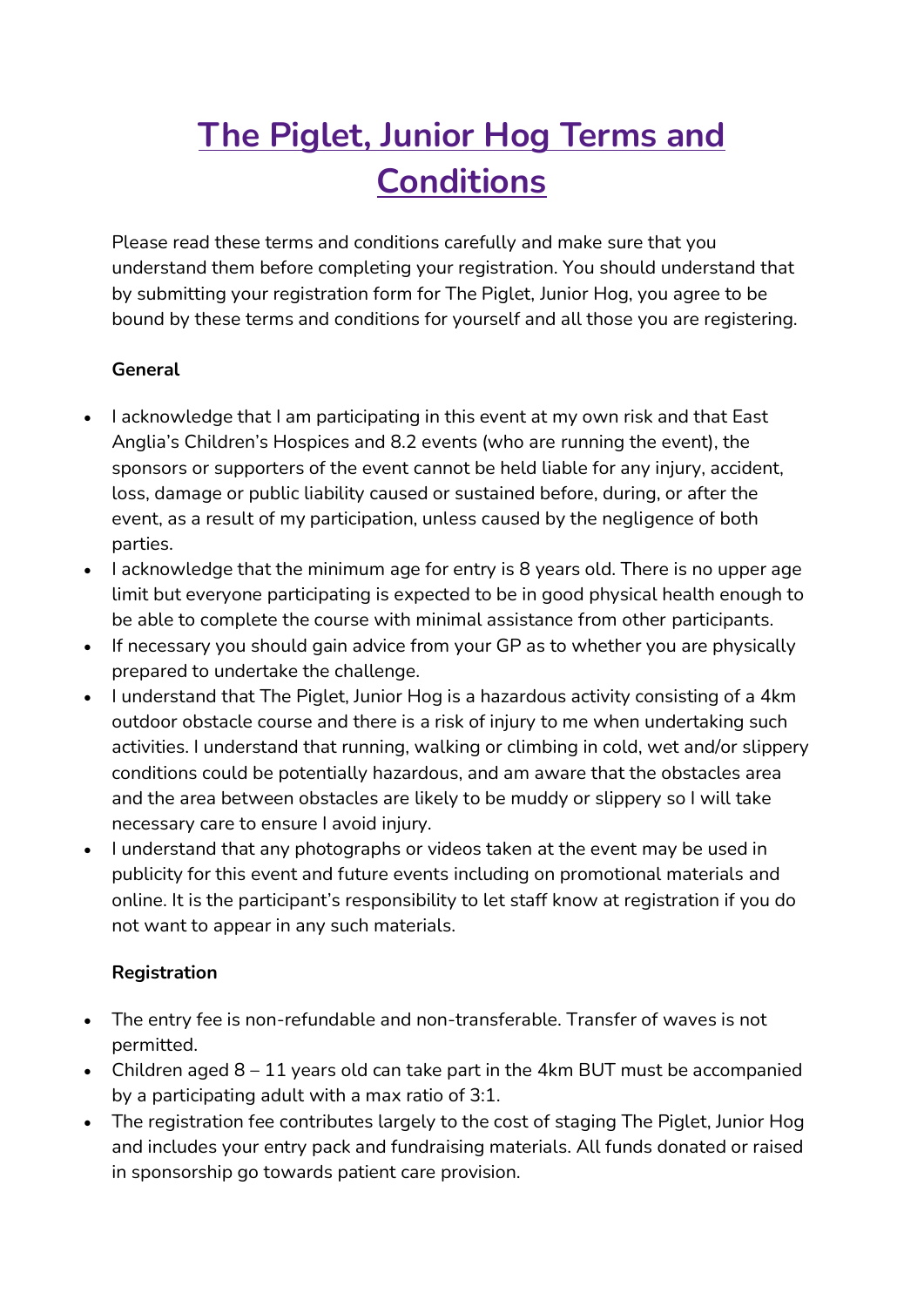• Registration packs will be posted out to participants within 4 weeks of registering.

### **Sponsorship**

- Sponsor forms are included in your entry pack and we ask that all forms and sponsorship are sent back to EACH within 4 weeks of the event. By doing so, EACH can make sure that we are on target to achieve best possible care to those who need it.
- All funds raised by your participation in the event are raised for the sole purpose and benefit of EACH (registered charity no. 1069284) and those who receive the support from its services.

## **Safety**

- Disabled entrants are welcome to take part. However due to the nature of the event, no wheelchairs can be used on the course. Please contact us prior to booking to establish whether the event is suitable for you.
- On no account is alcohol to be brought into the event site or consumed during the event. EACH reserve the right to refuse entry to anyone under the influence of alcohol.
- NO DOGS are allowed to participate in The Piglet, Junior Hog. Any dogs on site must be kept on a lead.
- EACH reserves the right to update its terms and conditions in relation to The Piglet, Junior Hog at any time prior to the event. All participants will be provided with any updated terms and conditions in advance of the event.

## **COVID-19**

- Should the Piglet, Junior Hog not go ahead due to the ongoing pandemic, we promise to automatically defer your ticket to the next event. You will be able to request a full refund if you are unable to make the new date.
- If you are displaying COVID-19 symptoms, you will not be permitted to attend the event and will be able to obtain a refund. Please email events@each.org.uk to notify us of this.
- We are working in consultation with local authorities, government advice, health & safety professionals and industry bodies to ensure that all measures we are taking are suitable and up to date with current guidelines. Because of this, information on social distancing, face masks and specific COVID- 19 procedures will be updated continually to ensure the event follows the changing guidelines. All event information will be emailed to each lead booker (with the email address provided at sign up) and it is the participants responsibility to read this information.

### **What Should I Wear?**